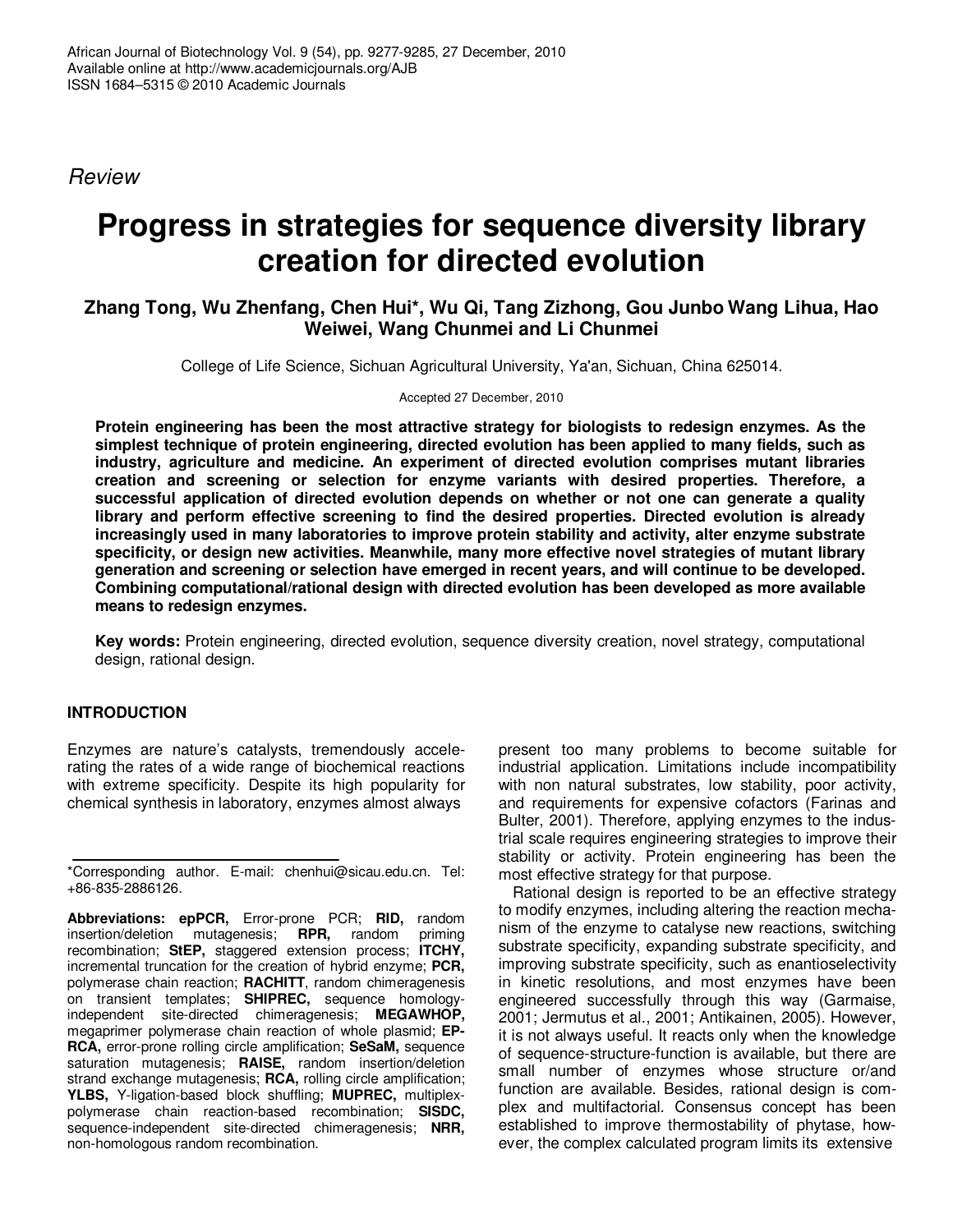

**Figure 1**. Schematic diagram of directed protein evolution. A typical directed protein evolution experiment was carried out starting at construction of gene mutant library, followed by gene library expression and improved gene(s) isolation.

application (Lehmann et al., 2000).

Directed evolution is a general term used to describe various techniques for generation of protein mutants and screening/selection of desirable functions (Farinas and Bulter., 2001) and it is a powerful complement to 'rational' engineering approaches in the absence of detailed mechanistic understanding (Dougherty et al., 2009). Directed evolution has emerged since the 1970s and it plays an important role in improving, altering enzyme properties and studying sequence-structure-function relationships of enzymes. The laboratory evolution experiment, contrast to Darwiman evolution, often has a defined goal, and the key processes-library creation and selection or screening-are carefully controlled by the experimenter (Figure 1). Comparing to rational design, as an "irrational design" strategy, it does not need to provide insight into sequence-structure-function relationships of proteins. As one of the most effective approaches to engineer enzymes, directed evolution has being used to redesign many enzymes for the requirement of industrial, medical and research application successfully.

A successful application of directed evolution requires one to generate a quality library and perform effective screening to find the desired properties. It is essential to bear a strategy for creating directed evolution sequence libraries that are rich in proteins with the desired enzymatic function, and we will focus on it here. The strategies of selection and screening for enzyme variants with the desired properties will not be discussed here, since you can find them elsewhere. This review is based on an overview of the different strategies available for creating directed evolution sequence libraries, to discuss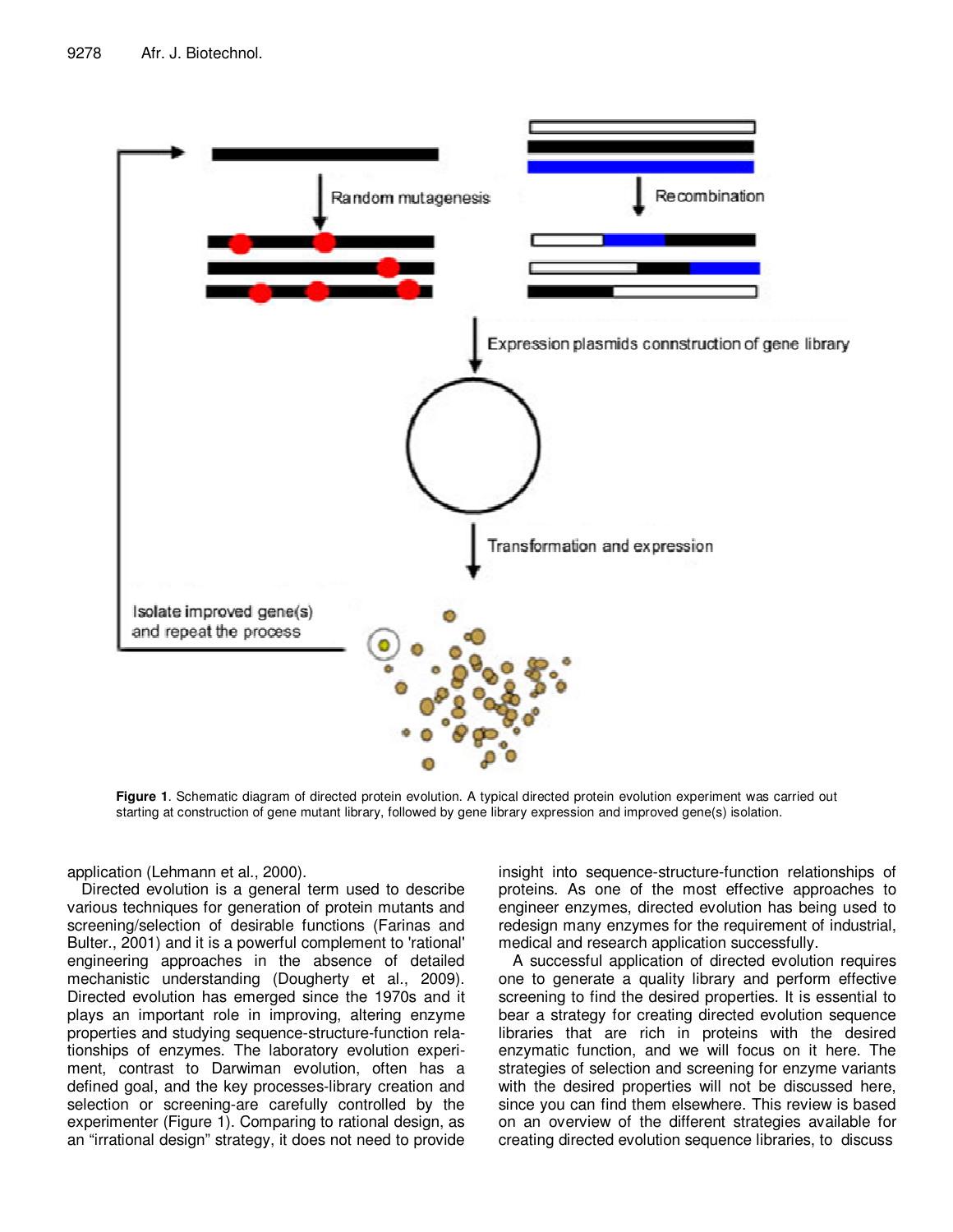the recent advances in the techniques and strategies, including the introduction of computational strategies aimed at improving the quality and potential of mutant libraries.

## **OVERVIEW OF DIFFERENT STRATEGIES FOR MUTANT LIBRARY CREATION**

Mutagenesis and recombination have been considered as two main sorts for the creation of sequence diversity libraries. The techniques of mutagenesis, such as errorprone PCR (epPCR) and random insertion/deletion mutagenesis (RID), generate sequence diversity in the form of point mutations, insertions or deletions. However, recombination techniques do not directly create new sequence diversity but combine existing diversity in new ways. Recombination techniques can be divided into homologous recombination and non-homologous recombination depending on whether genes contain sequence homology. A range of different techniques are available for recombining diverse sequences, such as DNA shuffling, random priming recombination (RPR), the staggered extension process (StEP) for homologous recombination, and incremental truncation for the creation of hybrid enzyme (ITCHY) for non-homologous recombination. The ultimate purpose for all recombination techniques is to recombine DNAs from different sources in new ways to form novel sequences.

Error-prone PCR is a familiar method used to generate variants with random mutations, which is designed to alter and enhance the natural error rate of polymerase on the bases of standard polymerase chain reaction (PCR) methods (Pritcharda and Corneb, 2005). The combination of introducing a small amount of Mn<sup>2+</sup> and various ratios of nucleotides in the error-prone PCR process are usually effective to create sequence diversity. Higher concentrations of  $Mg^{2+}$  are usually used to stabilize noncomplementary pairs. Although most enzymes have been designed successfully through this way, it is difficult. The frequency of beneficial mutations is generally low in errorprone PCR reactions. Sequential error-prone PCR is a better choice to generate variants, which performs several times of error-prone PCR to accumulate beneficial mutations (Kong et al., 2001). On the other hand, errorprone PCR produces libraries with biases. Random insertion/deletion mutagenesis offers a general method to reduce these biases as well as access insertions and deletions at random positions within the amino acid sequences (Murakami et al., 2003). However, the procedure of RID is complex, and the experimenter must be sure each step is working correctly.

Recombination techniques bypass the above limitations by allowing the collection of beneficial mutations from multiple genes. DNA shuffling is a method for *in vitro* recombination of homologous genes invented, which has been the most popular recombination technique in recent years (Stemmer, 1994). In DNA shuffling, a single DNA sequence or a population of DNA sequences are randomly fragmented and then reassembled into full-length, chimeric sequences by PCR, and they are usually called "single-gene DNA shuffling" and "gene family shuffling", respectively. Many new shuffling strategies have emerged in recent years, such as synthetic shuffling, exon shuffling, whole-genome shuffling and Y-ligation-based block shuffling. Random priming recombination is a simple and efficient method for *in vitro* mutagenesis and recombination of polynucleotide sequences reported by Shao et al. (1998). RPR generally consist of two steps: Generation of a large number of short DNA fragments using random primers and production of a library of fulllength sequences through DNA polymerization. The staggered extension process recombination is performed through series of polymerase-catalyzed primer extensions, generating cross hybridization during growing of gene fragments (Zhao et al., 1998). This method commences with priming the template sequence(s) followed by repeated cycles of denaturation, annealing and abbreviated extension. The extending fragments anneal to different templates in each cycle until full-length sequences are obtained (Figure 2). DNA shuffling, RPR and StEP all require the sequences similar enough to be recombined. Random chimeragenesis on transient templates (RACHITT) is a technique that is conceptually similar to StEP and DNA shuffling but is designed to produce chimera with a much larger number of crossovers. It can increase the frequencies of recombination between sequences with low homology, which generated an average of 14 crossovers per parental gene, a much higher rate than with the above recombination methods (Coco, 2003). RACHITT produces a single-stranded, fulllength transient template containing uracil and singlestranded partial donor fragments. As one or more parental donor gene fragments can simultaneously anneal to the template, which generates high-frequency crossovers.

Nonhomologous recombination techniques make possible to construct hybrid proteins even when the genes have little or no sequence homology (Lutz et al., 2001). They also allow the efficient creation of new protein folds, while protein variants generated by homologous recombination or mutagenesis are most likely to maintain structural similarity to the parental proteins. Therefore, they enable the generation of protein structural diversity that may not exist in nature. A high-throughput screening is critical following library construction, since large numbers of nonfunctional progeny is present in the library created by non-homologous recombination. There are several non-homologous recombination techniques that are available for directed evolution, which include incremental truncation for the creation of hybrid enzyme, sequence homology-independent site-directed chimeragenesis (SHIPREC) (Udit et al., 2003), sequence homology-independent protein recombination (Sieber et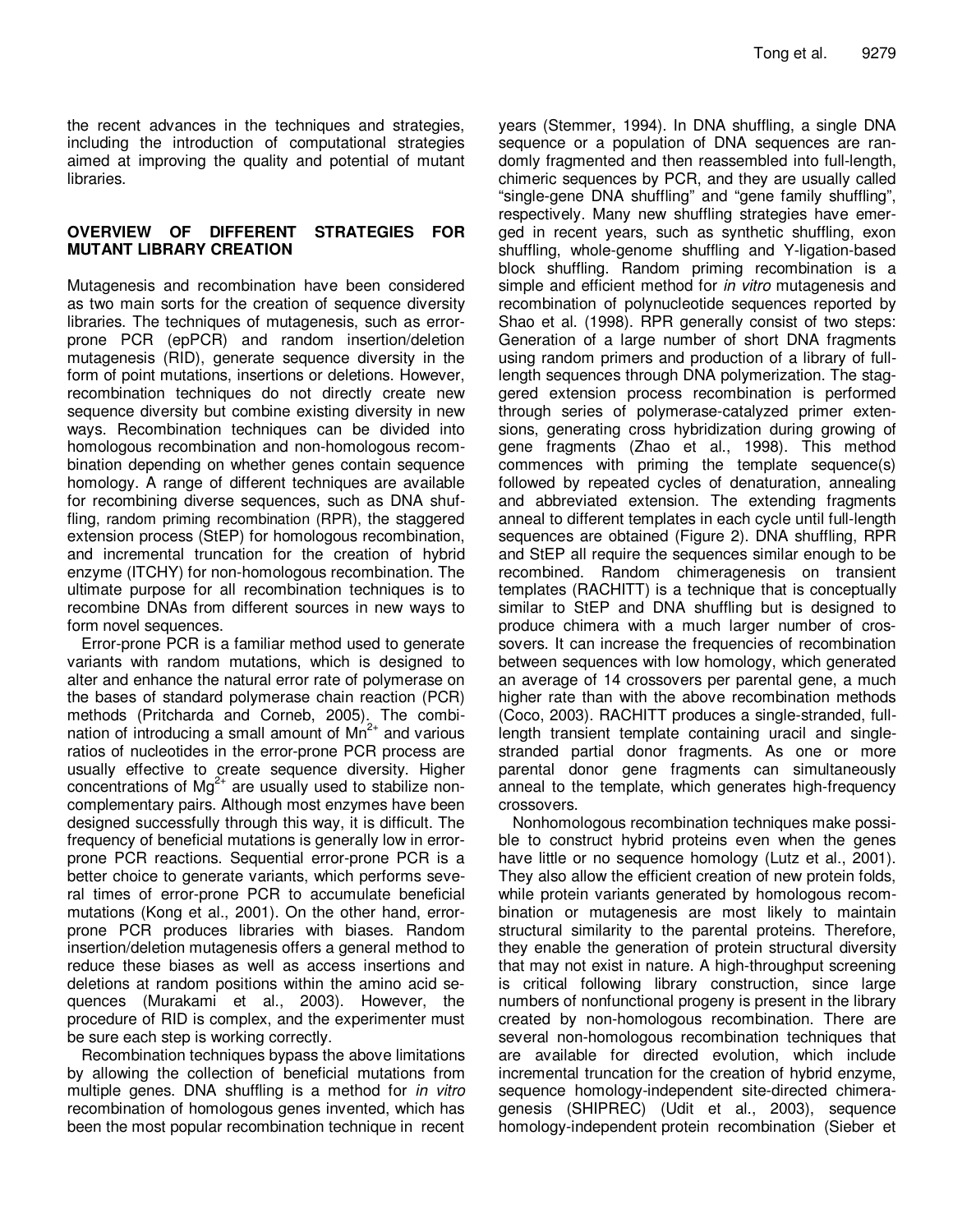

**Figure 2.** Schematic diagram of three familiar homologous recombination techniques. All methods start at a series of homologous genes. In DNA shuffling and RPR, these DNAs are fragmentized by DNase 1 digestion and random priming, respectively. These fragments are then reassembled into full-length chimerical genes in a self-priming reaction, followed by a standard PCR to amplify the full-length genes. In StEP oligonucleotide primers anneal to the denatured templates, a series of denaturation, annealing, and short extension are repeated until full-length sequences is obtained.

al., 2001) and some new strategies will be introduced below in detail.

## **NEW STRATEGIES FOR MUTANT LIBRARY CREATION**

The above traditional methods for mutant library creation have redesigned many enzymes for the requirements of industrial, medical and research application. However, alternating and improving methods is necessary for the directed evolution of enzymes. In the following, this review will discuss new strategies for mutant library creation on the base of mutangenesis, homologous recombination and non-homologous recombination, respectively.

#### **Mutangenesis**

Although error-prone PCR methods remain one of the most popular approaches through mutangenesis to generate libraries for directed evolution, some more samples and effective methods on the basis of mutangenesis have emerged in recent years, such as megaprimer PCR of whole plasmid (MEGAWHOP) (Miyazaki, 2003), error-prone rolling circle amplification (EP-RCA) (Fujii et al., 2004), sequence saturation mutagenesis (SeSaM) (Wong et al., 2004), random insertion/deletion strand exchange mutagenesis (RAISE) (Fujii et al., 2006).

EP-RCA is a very simple random mutagenesis method using rolling circle amplification (RCA) described by Fujii et al. (2004). This method consists of only one RCA step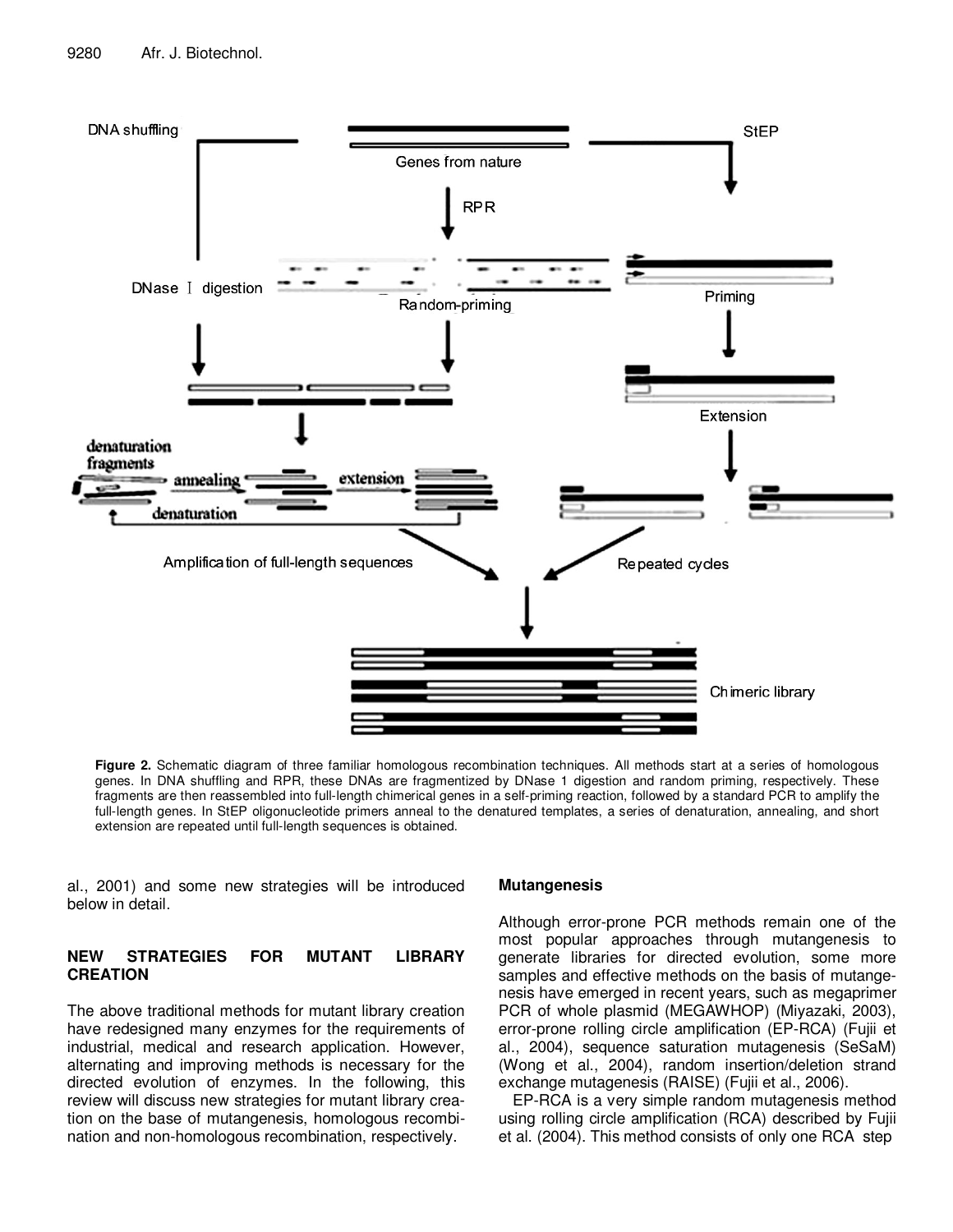followed by direct transformation of the host strain. Compare to error-prone PCR, EP-RCA can yield mutants with an adequate mutation frequency for directed evolution experiments but it does not require treatments with any restriction enzymes or DNA ligases. EP-RCA has given rise to broad substitution and some mutants with improved ceftazidime resistance when the entire pUC19 plasmid was used which has  $TEM-1$   $\beta$ -lactamase gene, to check the effect of this technique.

RAISE method is also described based on gene shuffling (Fujii et al., 2006). The protocol of RAISE consists of only three steps: Firstly, obtain 100 to 300 bp DNA fragments from a DNaseI digestion; secondly, use of terminal deoxynucleotidyl transferase (TdT) to introduce random nucleotides at the 3' terminus of the digested DNA fragments; thirdly, use of self-priming PCR to obtain entire target gene which have introduced various lengths of random insertions, deletions and substitutions (Figure 3). Fujii et al. (2006) obtained some of the deletion mutations of TEM  $\beta$ -lactamase through RAISE that caused higher activities than point mutations, which indicates that RAISE method may be a powerful technique of protein engineering in future.

The SeSaM is a four-step method that can saturate every single nucleotide position of the target sequence with all four standard nucleotides (Wong et al., 2006). SeSaM method is partly similar to RAISE, with the difference in utilization universal base to tail the DNA fragments in SeSaM, rather than random nucleotides in RAISE. Finally, after full-length sequence synthesis, universal base replacement by standard nucleotides is necessary to introduce mutations for SeSaM (Figure 3). SeSaM overcomes limitations caused by biased polymerases, and it is a fast technique of mutagenesis to accomplish a process of directed evolution within 2 to 3 days.

## **Homologous recombination**

Applying recombination for directed evolution is a breakthrough, which allows multiple genes rearrangement to generate improved enzymes. DNA shuffling is the most classic and popular method for homologous recombination, which means multiple genes used to recombine, must possess high similarity with each other. Similar to mutagenesis, many new techniques have emerged for the development of homologous recombination in recent years.

Compared to other recombination techniques, Yligation-based block shuffling (YLBS) rearranges DNA blocks and recombines point mutations (Kitamura et al., 2002). In the YLBS method, two types of single-stranded DNAs are used to form a "Y" structure with a stem and two branches, and YLBS performs sequence blocks to rearrange by repeating cycles of Y-ligation. Then YLBS introduces or eliminates sequence blocks efficiently,

which can generate a huge diversity of shuffled protein. Therefore, YLBS is a much more effective strategy to obtain some novel proteins that do not exist in nature.

PCR-based recombination is based on homologous recombination of oligonucleotides which have about 20 bp overlap with each other. The following several PCR steps are performed to generate full-length target genes through self-priming of these oligonucleotides or the previous PCR products. PCR-based two-step DNA synthesis (PTDS) is a simple, rapid, high-fidelity and cost-effective technique described by Xiong et al. (2004). The protocol of PTDS only contains two step; synthesis of individual fragments and the entire sequence by PCR. High-fidelity DNA polymerase Pfu is often used to ensure the high-fidelity of PTDS. PTDS shows two prominent advantages compared to other methods: (i) The PTDS method is rapid, as the entire process is about 5 to 7 days; (ii) the PTDS method is suitable for reengineering long genes (5 to 6 kb). Multiplex-PCR-based recombination (MUPREC) is another high-fidelity method based on PCR, described by Eggert et al. (2005). A multiplex-PCR generates gene fragments that contain preformed point mutations, which are subsequently assembled into full-length genes by a recombination-PCR step.

## **Nonhomologous recombination**

It is difficult for homologous recombination to recombine genes with little sequence homology, which leads to the development of techniques for non-homologous recombination. This approaches enable the generation of protein structural diversity that may or may not exist in nature, and potentially very useful in evolution of multifunctional proteins. In contrast to DNA shuffling and related methods, ITCHY invented by Ostermeie et al. (1999) does not rely on the parental genes containing regions of DNA sequence homology to create crossovers. There are some other new non-homologous recombination techniques described for recombining sequences without homology.

Sequence-independent site-directed chimeragenesis (SISDC) is a simple and general method that allows crossovers at multiple sites independent on DNA sequence identity (Hiraga and Arnold, 2003). SISDC comprises four steps: Firstly, align the nucleotide sequences of parent genes to determine consensus sequences for targeted sites; secondly, insert marker tags designed with the same restriction endonuclease site at both terminals by experimenter into targeted sites; thirdly, remove the tag regions by digestion with the restriction endonuclease introduced in the previous step; fourthly, mix fragments which can ligate with each other, which generate the final, chimeric library. Hiraga and Arnold (2003) have recombined  $\beta$ -lactamases TEM-1 and PSE-4 which only have 49% nucleotide sequence identity at seven sites to evaluate the SISDC method. More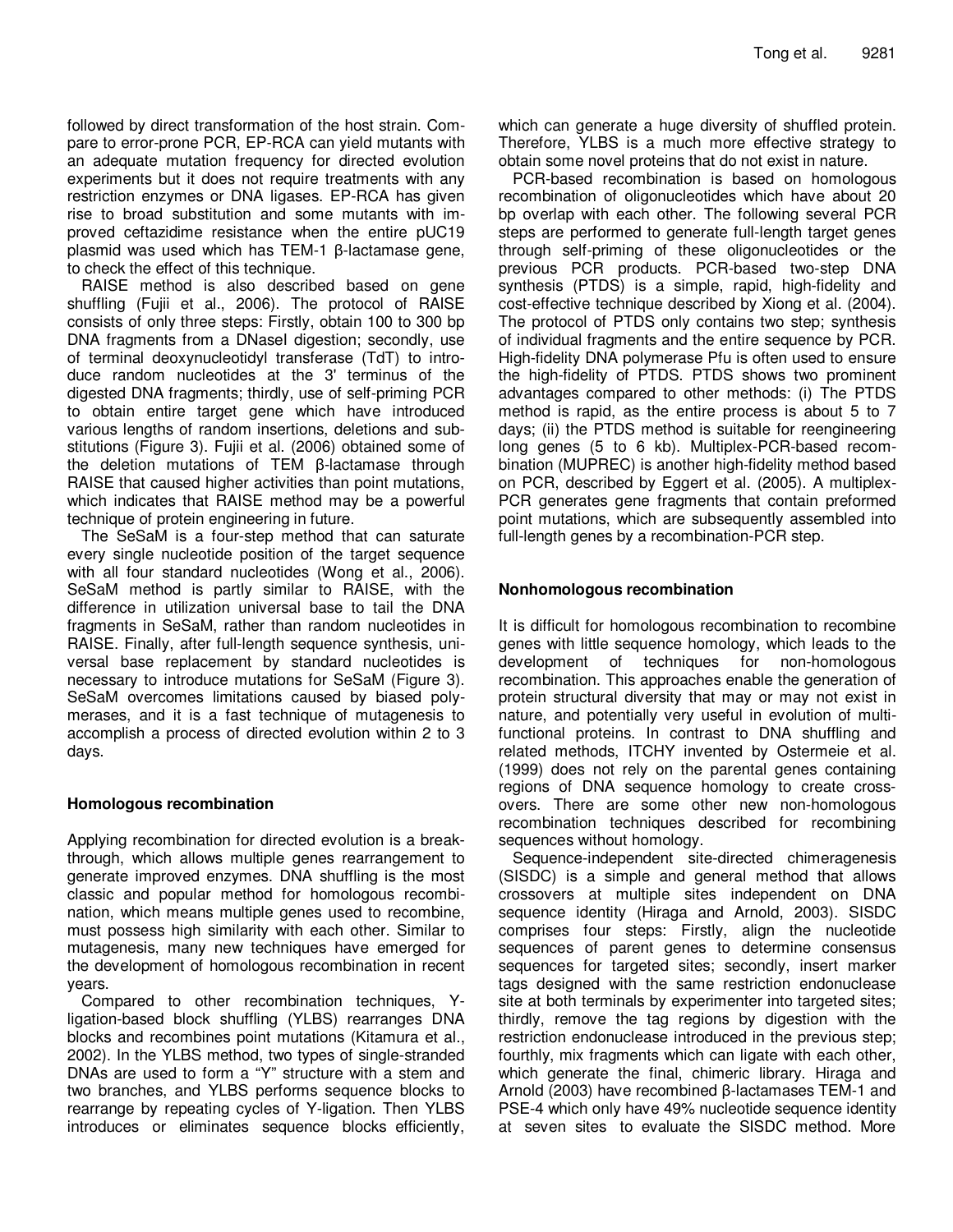

**Figure 3.** Schematic diagram of RAISE and SeSaM. RAISE and SeSaM are both starting at DNA fragmentation. In RAISE, the fragments are attached with random nucleotides by TdT, and then reassembled by self-priming. In SeSaM the fragments are introduced universally base by terminal transferase at 3' terminus, followed by full-length synthesis and universal base replacement with standard bases, which are labeled with different color in the figure.

recently, non-homologous random recombination (NRR) method has been described, allowing recombining nonhomologous proteins, which is difficult or impossible to accomplish through the previous techniques (Bittker et al., 2004; Doyon and Liu, 2007). NRR method consists of DNaseI fragmentation, blunt-end ligation/extension, and capping using two DNA hairpins to stop the extension. Bittker et al. (2004) applied NRR for recombining chorismate mutase (CM) enzymes, and found that functional CM mutants contained many insertions, deletions and rearrangements.

## **COMBINING RATIONAL/COMPUTATIONAL DESIGN WITH DIRECTED EVOLUTION**

Combining rational/computational design with directed evolution has been a revolution of protein engineering in the recent years. Combine computational design prescreening experimental library construction can diminish mutant library site, which can save a large number of time and money for high-throughput screening (Funke et al., 2005). Computational design is generally based on the structure of proteins, which comprises three stages.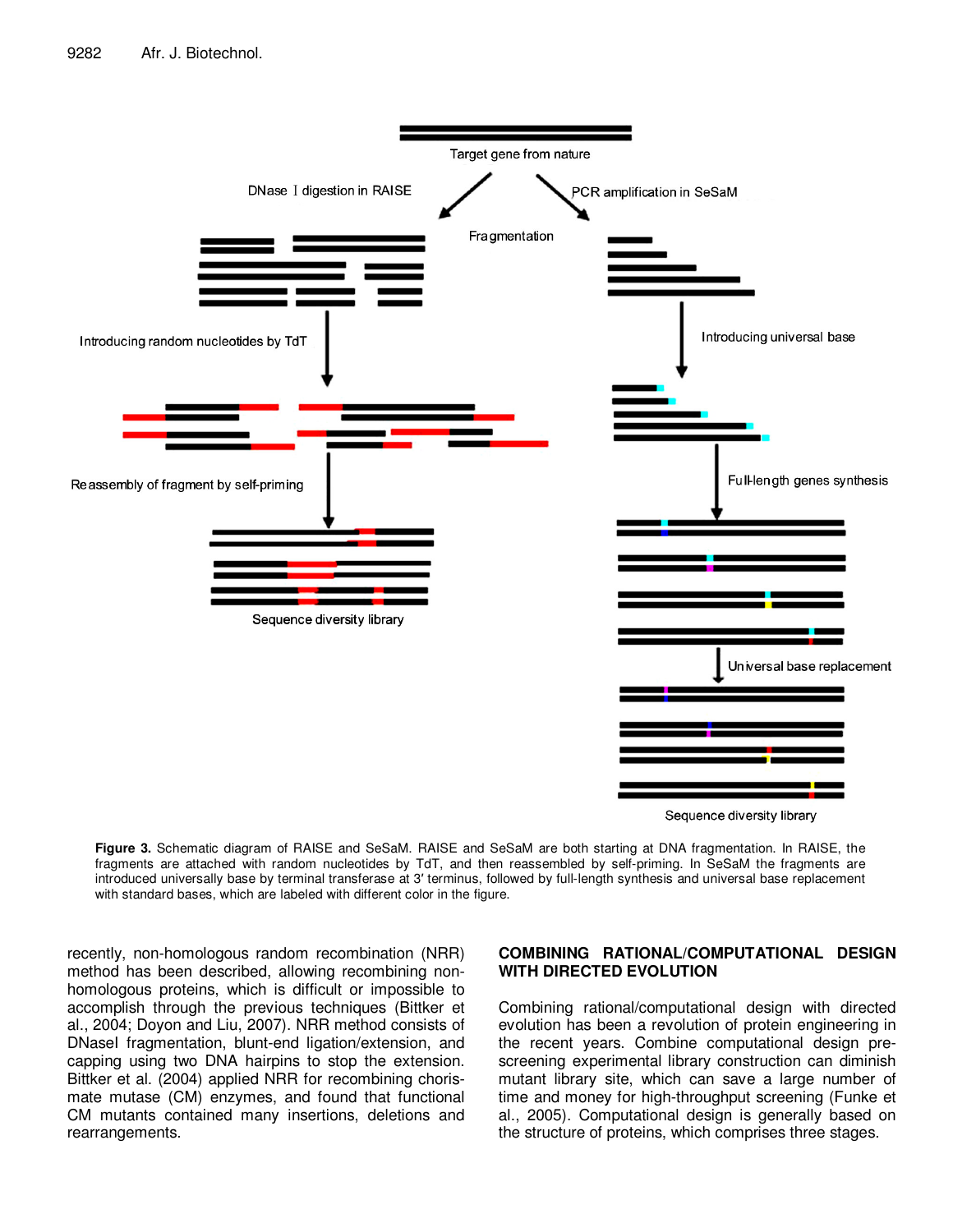

**Figure 4.** Schematic diagram of rational design. Protein primary sequences alignment and structure-based molecular modeling are usual foundation of rational protein design, and then site-directed mutagenesis is performed to prove the hypotheses. The whole process is often repeated until the improved gene(s) obtained.

Firstly, generate a chemical and geometric definition of the catalytic machinery. Secondly, generate placement of the active site residues through geometric definition. Thirdly, form a stereochemically complementary binding surface by optimizing the remainder of the active site (Dwyer et al., 2004). *De novo* protein design (Kuhlman et al., 2003) and Famclash (Saraf et al., 2004) were effective techniques of computational design which show the increasing power of computational design in the future.

Rational design is often used to cooperate with library diversity generation by structure analysis of a protein through computational techniques. Primary sequences alignment and secondary and spatial structure modeling are usual strategies for rational design. Diverse sequences will be tested to find out those that have functional properties and suppose why; which can be modeled in silico (Figure 4). Sandgren et al. (2003) compared the Cell2A amino acid sequences of *Hypocrea schweinitzii* and *Hypocrea jecorina* which have different thermo-

stability, and found they show high similarity. Therefore, they substituted the differences to study which are important for thermostability (Sandgren et al., 2003). Combining rational design with directed evolution is semirational design of protein engineering, offering a target for directed evolution. This approach can greatly diminish the library size, which can save a great deal of time and money for the following high-throughput screening.

## **CONCLUSION**

Directed evolution mimics the process of Darwiman evolution in a test tube, comprising mutant libraries creation and screening or selection for enzyme variants with the desired properties. The successful application of directed evolution depends on whether or not one can generate a quality library and perform effective screening strategy. The size and sequence diversity of a library are preconditions of screening or selection, so it is essential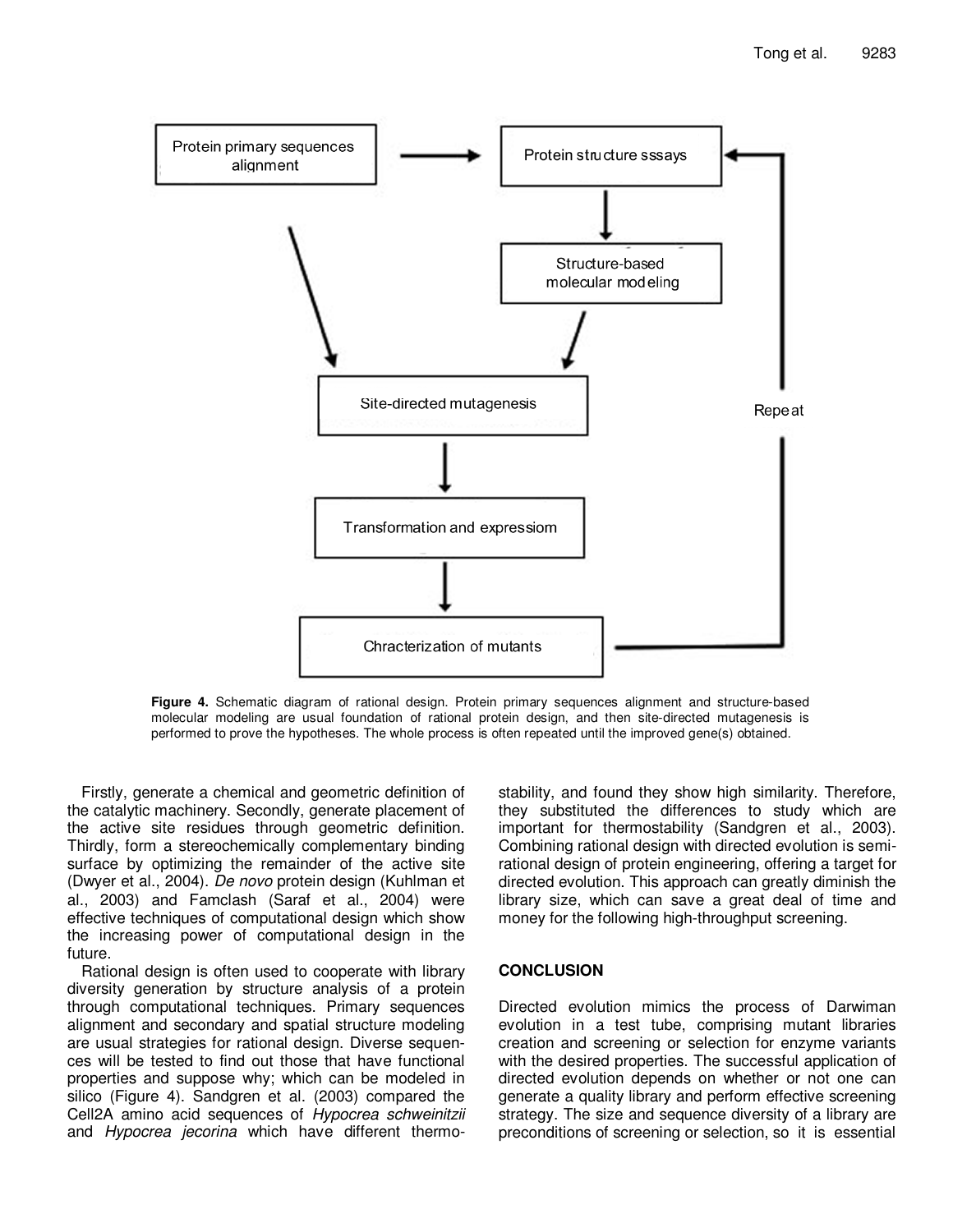| Category                    | Technique                                                                                                                                                                                                                                                                          | <b>Member</b>                                                                                  |
|-----------------------------|------------------------------------------------------------------------------------------------------------------------------------------------------------------------------------------------------------------------------------------------------------------------------------|------------------------------------------------------------------------------------------------|
| Mutagenesis                 | Generate sequence diversity in the form of point<br>mutations, insertions or deletions. It is usually<br>simple, but difficult to avoid the bias problem.                                                                                                                          | Error-prone PCR, RID<br>MEGAWHOP.EP-RCA.<br>SeSaM and RAISE                                    |
| Homologous recombination    | Recombine genes to form sequence diversity<br>homology. Aims<br>for<br>depending on<br>high<br>recombination, but difficult to recombine some<br>genes without high identity.                                                                                                      | DNA shuffling, Gene family<br>RPR.<br>shufflina.<br>StEP.<br>RACHITT, MUPREC, PTDS<br>and YLBS |
| Nonhomologous recombination | Recombine genes without sequence homology to<br>form sequence diversity. Be able to obtain novel<br>protein not exist in the nature, however, a high-<br>throughput screening is critical because of the<br>presence of large numbers of nonfunctional<br>progeny in the libraries | ITCHY, SHIPREC, SISDC<br><b>NRR</b>                                                            |

**Table 1.** Different strategies for sequence diversity (mutant library) for directed evolution and their main advantages and limitations.

to develop more effective strategies for creating directed evolution sequence libraries that are rich in protein with the desired enzymatic function (Yuan et al., 2005; Neylon, 2004).

In this review, we, on the base of an overview of strategies for mutant library generation, have discussed some new techniques in the form of mutagenesis, homlogous recombination, and non-homologous recombination. The advantages and limitations of every strategy have been discussed above. The experimenter can choose the best one suitable for the experiment based on the enzyme used and the condition of the laboratory. Traditional strategies, such as error-prone PCR and DNA shuffling, remain the most popular for directed evolution. The combination of error-prone PCR followed by shuffling of selected mutants with improved function is the most commonly used strategy for directed evolution experiments, such as error-prone PCR followed by DNA shuffling or StEP. Non-homologous recombination techniques are more effective for complex enzymes evolution, and it may obtain novel protein not existing in nature. Therefore, non-homologous recombination techniques will be increasingly popular for directed evolution. Combination of rational/computational design with directed evolution has been developed as a new breakthrough for directed enzyme evolution. The use of computational design has expanded to include the thermostabilization of enzymes (Korkegian et al., 2005) and the redesign of an enzyme active site for improved catalytic activity (Park et al., 2006). However, it is still difficult to apply this approach for some complex enzymes, because of the limitation of protein modeling algorithms (Chica et al., 2005) (Table 1).

An effective screening or selection method is also necessary for a successful directed evolution, and many advanced technologies have emerged in recent years (Matsuura and Yomo, 2006; Lin and Cornish, 2002; Hibbert and Dalby, 2005). The advances in screening technologies and application were not been discussed

here, as they could be found elsewhere.

#### **REFERENCES**

Antikainen NM (2005). Altering protein specificity: techniques and applications. Bioorg. Med. Chem. 13(8): 2701-2716.

- Bittker JA, Le BV, Liu JM, Liu DR (2004). Directed evolution of protein enzymes using nonhomologous random recombination. Proc. Natl. Acad. Sci. USA, 101(18): 7011-7016.
- Chica RA, Doucet N, Pelletier JN (2005). Semi-rational approaches to engineering enzyme activity: combining the benefits of directed evolution and rational design. Curr. Opin. Biotechnol. 16(4): 378-384.
- Coco WM (2003). RACHITT: Gene family shuffling by random chimeragenesis on transient templates. Methods Mol. Biol. 231: 111- 127.
- Dougherty MJ, Arnold FH (2009). Directed evolution: new parts and optimized function. Curr. Opin. Biotechnol. 20(4): 486-491
- Doyon JB, Liu DR (2007). Identification of eukaryotic promoter regulatory elements using nonhomologous random recombination. Nucleic Acids Res. 35(17): 5851-5860.
- Dwyer MA, Looger LL, Hellinga HW (2004). Computational design of a biologically active enzyme. Science, 304(5679): 1967-1971.
- Eggert T, Funke SA, Rao NM, Acharya P, Krumm H, Reetz MT et al., (Provide Complete Name) (2005). Multiplex-PCR-based recombination as a novel high-fidelity method for directed evolution. Chembiochem. 6(6): 1062-1067.
- Farinas ET, Bulter T (2001). Directed enzyme evolution. Curr. Opin. Biotechnol. 12(6): 545-551.
- Fujii R, Kitaoka M, Hayashi K (2004). Error-prone rolling circle amplification: the simplest random mutagenesis protocol. Nat. Protoc. 1(5): 2493-2497.
- Fujii R, Kitaoka M, Hayashi K (2006). RAISE: a simple and novel method of generating random insertion and deletion mutations. Nucleic Acids Res. 34(4): e30.
- Funke SA, Otte N, Eggert T, Bocola M, Jaeger KE, Thiel W (2005). Combination of computational prescreening and experimental library construction can accelerate enzyme optimization by directed evolution. Protein Eng. Des. Sel. 18(11): 509-514.
- Garmaise M (2001). Rational beliefs and security design. Rev. Finance Stud. 14: 1183-1213.
- Hibbert EG, Dalby PA (2005). Directed evolution strategies for improved enzymatic performance. Microb. Cell Fact. 4: p. 29.
- Hiraga K, Arnold FH (2003). General method for sequence-independent site-directed chimeragenesis. J. Mol. Biol. 330(2): 287-296.
- Huisman GW, Gray D (2002). Towards novel processes for the finechemical and pharmacentical industries. Curr. Opin. Biotechnol. 13: 352-358.